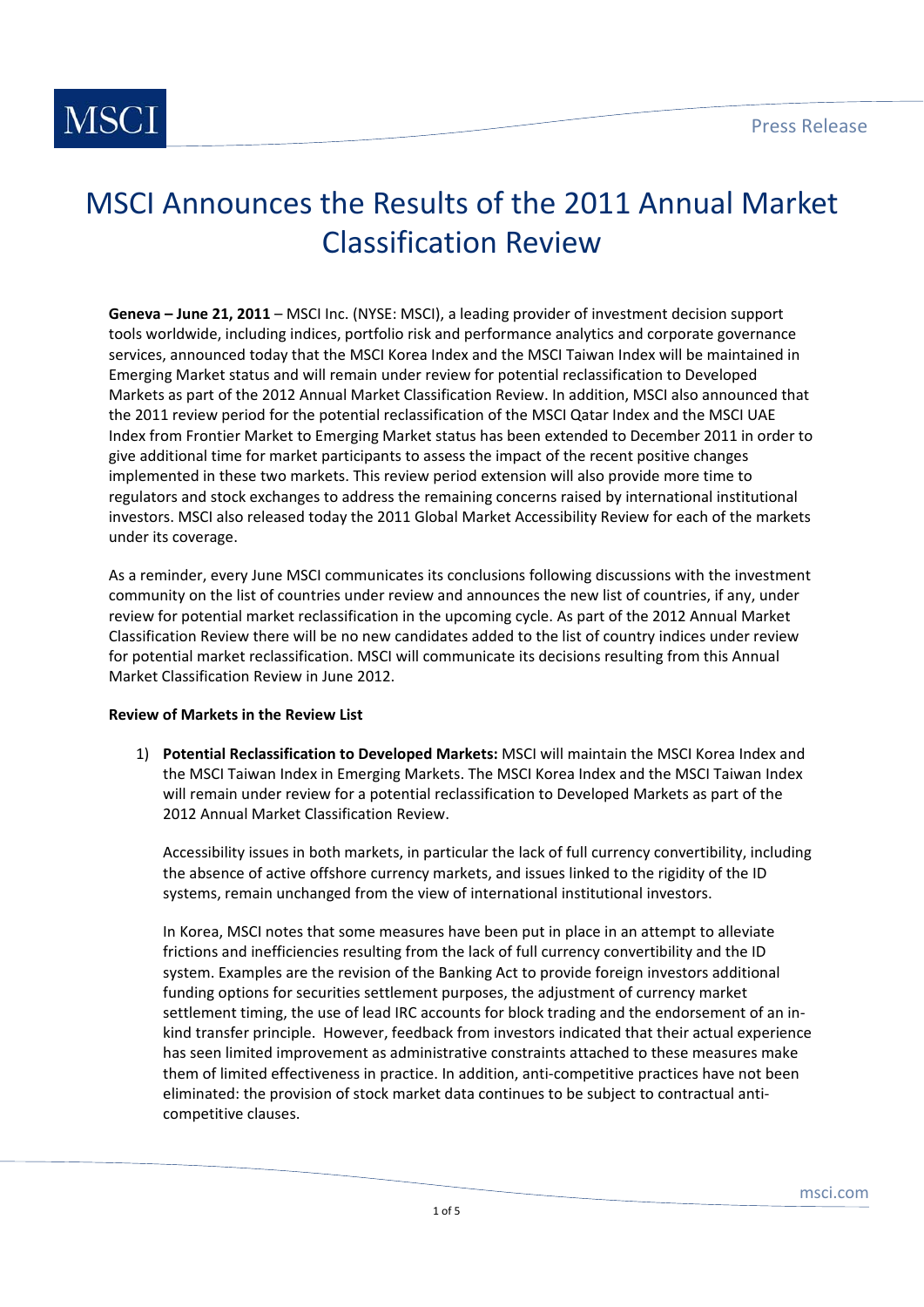

On a positive note for Taiwan, pre‐funding practices, while not completely eliminated, are now less severe following the implementation of a T+2 DVP settlement cycle.

2) **Potential Reclassification to Emerging Markets**: MSCI will extend the review period for the potential reclassification of the MSCI Qatar Index and the MSCI UAE Index from Frontier Market to Emerging Market status and will announce its decision in December 2011 in order to give additional time for market participants to assess recent enhancements implemented on the Qatari and Emirati markets. As a reminder MSCI requires a period of assessment by market participants following major changes in the operational framework. Given that the new delivery versus payment ("DVP") models were introduced only in May 2011, few market participants have had the opportunity to make a full assessment yet. This additional review period will also give more time to the regulators and the stock exchanges to address the remaining concerns raised by international institutional investors. A potential reclassification of the MSCI Qatar Index and MSCI UAE Index to Emerging Market status would be implemented in the MSCI Indices at the earliest as part of the November 2012 Semi‐Annual Index Review.

International institutional investors welcomed the introduction of new DVP models that have been implemented on the Qatar Exchange, Dubai Financial Market and Abu Dhabi Securities Exchange in May 2011. The Qatari and Emirati models are very similar and both are expected to contribute to the elimination of the need for international institutional investors to setup and operate dual account structures. As a reminder, international institutional investors often establish segregated custody and trading accounts in order to mitigate the risk from local brokers having unlimited access to the trading accounts. This dual account structure results in significant operational burdens associated with the need to transfer shares from one account to the other prior to trading. The effectiveness of these new DVP models to guarantee the safeguarding of the investors' assets and to allow for the elimination of the dual account structure requirement still needs to be fully assessed by international institutional investors. Early feedback from market participants highlights as one area of concern warranting further monitoring the handling of failed trades, which could prevent them from adopting the single account structure.

International investors continue also to be concerned by the effect of stringent foreign ownership limits such as limited availability of shares to foreign investors. This point has been more strongly voiced for the Qatari market as large companies, such as Industries Qatar, have almost reached their foreign ownership limit and became quasi- uninvestable for foreign investors. Under current conditions the MSCI Qatar Index would not qualify for Emerging Markets on this criterion.

The Egyptian equity market has returned to normal functioning following a market closure of almost 40 consecutive business days. MSCI may review the eligibility of a country index in an MSCI Composite Index if the accessibility and investability of its equity market are significantly impaired. No major issues have been raised by international institutional investors with respect to the operational framework of the Egyptian Stock Exchange following its re‐opening or on the market's accessibility in general. Consequently, MSCI is currently not reviewing the eligibility of the MSCI Egypt Index in the MSCI Emerging Market Index.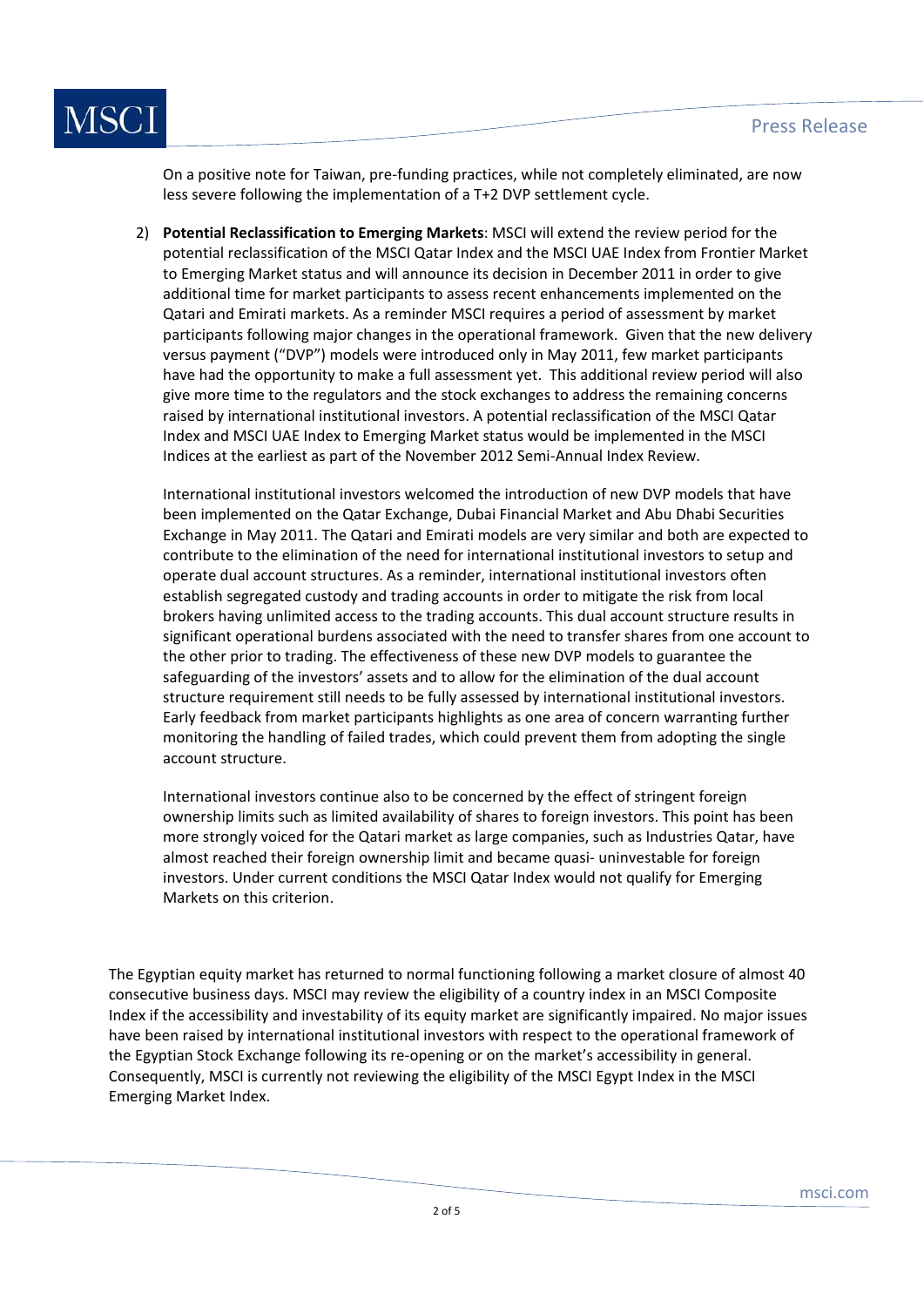

MSCI would also like to clarify that the sovereign debt crisis that impacted several European economies, such as Greece, Ireland and Portugal, has had no impact on the accessibility and investability of those equity markets. Hence, no changes are currently being considered to the market classification status of these MSCI Country Indices.

Finally, similar to the situation last year, the Pakistani equity market continued to be characterized by a very limited number of sizable securities and a reclassification of the MSCI Pakistan Index to the Emerging Market status would result in including only three index constituents meeting the MSCI Emerging Markets minimum size requirements. Changing the status of an MSCI country index should be viewed as an irreversible movement. Due to the irreversibility requirement, MSCI will not include the MSCI Pakistan Index in the review list for potential reclassification to Emerging Markets as part of the 2012 Annual Market Classification Review and will continue to monitor the development over next year. MSCI welcomes feedback from market participants on this topic.

### **Global Market Accessibility Review**

MSCI released today its second Global Market Accessibility Review, including a year on year comparison, on all the 77 markets it covers. The Global Market Accessibility Review aims to reflect international investors' experience in investing in a given market and provides a detailed assessment of market accessibility for each country market included in the MSCI Indices. In particular, it provides an evaluation of 18 measures in four market accessibility criteria, which are:

- Openness to foreign ownership
- Ease of capital inflows / outflows
- Efficiency of the operational framework
- Stability of the institutional framework

These four criteria are reflective of the views of international institutional investors, who generally put a strong emphasis on equal treatment of investors, free flow of capital, cost of investment and country specific risk.

The assessment is intended to serve as the basis for a comparison of countries' market accessibility levels across investment universes. This review aims also to serve as a tool for international institutional investors to better track the evolution of market accessibility in individual countries as well as for regulators to be informed of the areas perceived as not meeting international investor expectations. MSCI welcomes continuous feedback from the investment community on the Global Market Accessibility Review.

The complete results of the 2011 Global Market Accessibility Review, including the detailed assessment of the different market accessibility measures by country, as well as additional information on the MSCI Market Classification Framework and a summary of recent market reclassifications, can be found on MSCI's web site at www.msci.com.

###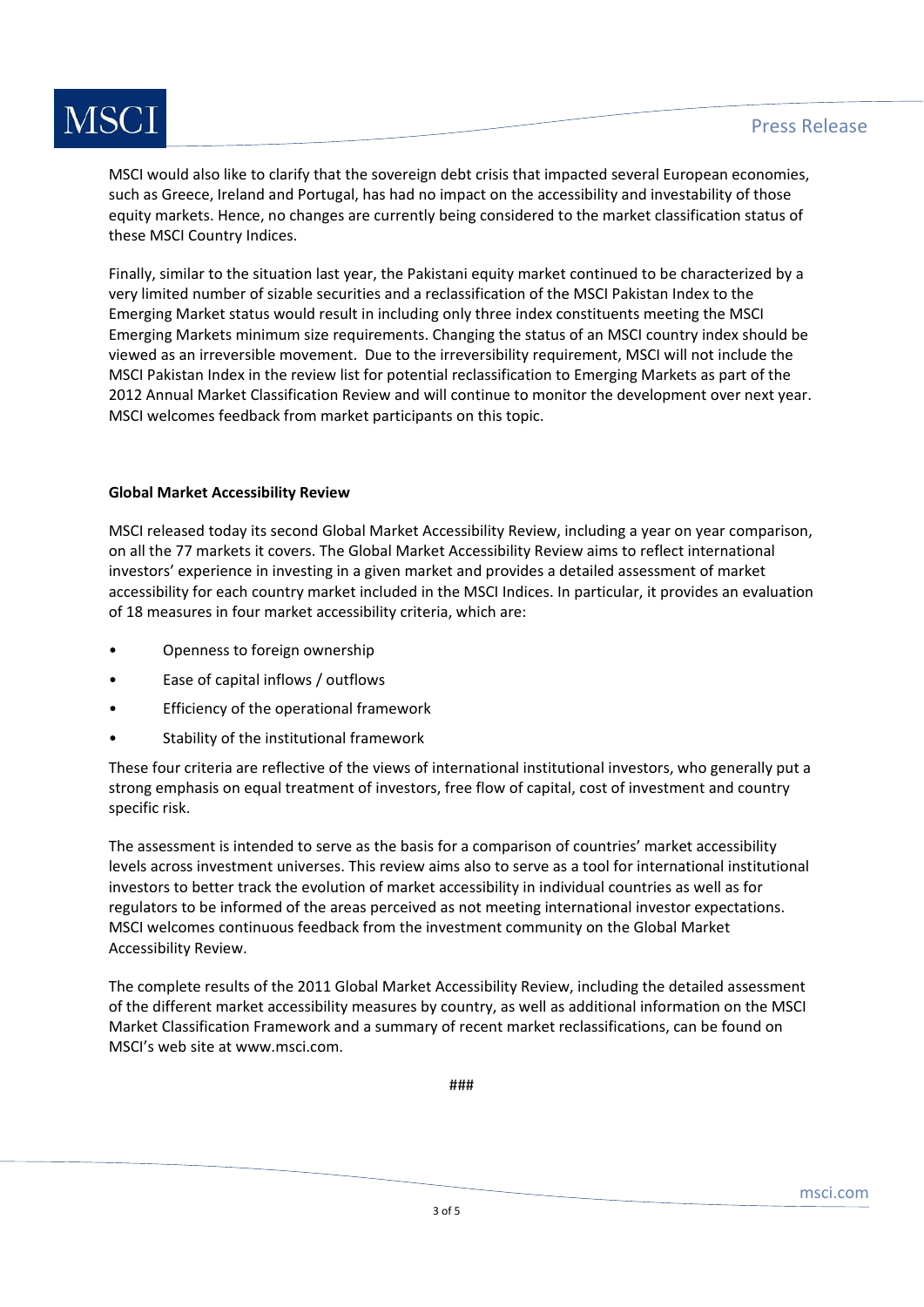

After posting the review announcement, MSCI will hold two press conference calls to answer questions from the media. Note that these press conference calls are restricted to journalists.

First Conference Call Date: Tuesday, June 21, 2011 Time: 5.45pm EDT/10.45pm BST/11.45pm CEST

| International Dial-In: | +1-210-795-1098                        |                        |  |
|------------------------|----------------------------------------|------------------------|--|
| Pass Code:             | MSCI MARKET CLASSIFICATION REVIEW 2011 |                        |  |
| Toll Free Numbers:     |                                        |                        |  |
| US: 866-803-2143       |                                        | Hong Kong: 800-900-592 |  |
| UK: 0800-279-3953      | Japan:                                 | 00531-12-1857          |  |

Second Conference Call Date: Wednesday, June 22, 2011 Time: 9.00am BST/10.00am CEST/12.00pm GST/4.00pm HKT

| International Dial-In: | +1-210-795-1098                        |                        |
|------------------------|----------------------------------------|------------------------|
| Pass Code:             | MSCI MARKET CLASSIFICATION REVIEW 2011 |                        |
| Toll Free Numbers:     |                                        |                        |
| US: 866-803-2143       |                                        | Hong Kong: 800-900-592 |
| UK: 0800-279-3953      | Japan:                                 | 00531-12-1857          |

Clients and other interested parties should contact MSCI Global Client Service with any enquiries.

## About MSCI

MSCI Inc. is a leading provider of investment decision support tools to investors globally, including asset managers, banks, hedge funds and pension funds. MSCI products and services include indices, portfolio risk and performance analytics, and governance tools.

The company's flagship product offerings are: the MSCI indices which include over 148,000 daily indices covering more than 70 countries; Barra portfolio risk and performance analytics covering global equity and fixed income markets; RiskMetrics market and credit risk analytics; ISS governance research and outsourced proxy voting and reporting services; FEA valuation models and risk management software for the energy and commodities markets; and CFRA forensic accounting risk research, legal/regulatory risk assessment, and due‐diligence. MSCI is headquartered in New York, with research and commercial offices around the world.

**For further information on MSCI, please visit our web site at www.msci.com**

### Media Enquiries:

| Sally Todd   Jennifer Spivey, MHP Communications, London     | +44.20.3128.8100                            |
|--------------------------------------------------------------|---------------------------------------------|
| Kenny Juarez   Victor Morales, Abernathy MacGregor, New York | + 1.212.371.5999                            |
| <b>MSCI Global Client Service:</b>                           |                                             |
| Americas Client Service                                      | 1.888.588.4567 (toll free)/+ 1.212.804.3901 |
| <b>EMEA Client Service</b>                                   | +44.20.7618.2222                            |
| Asia Pacific Client Service                                  | +852.2844.9333                              |